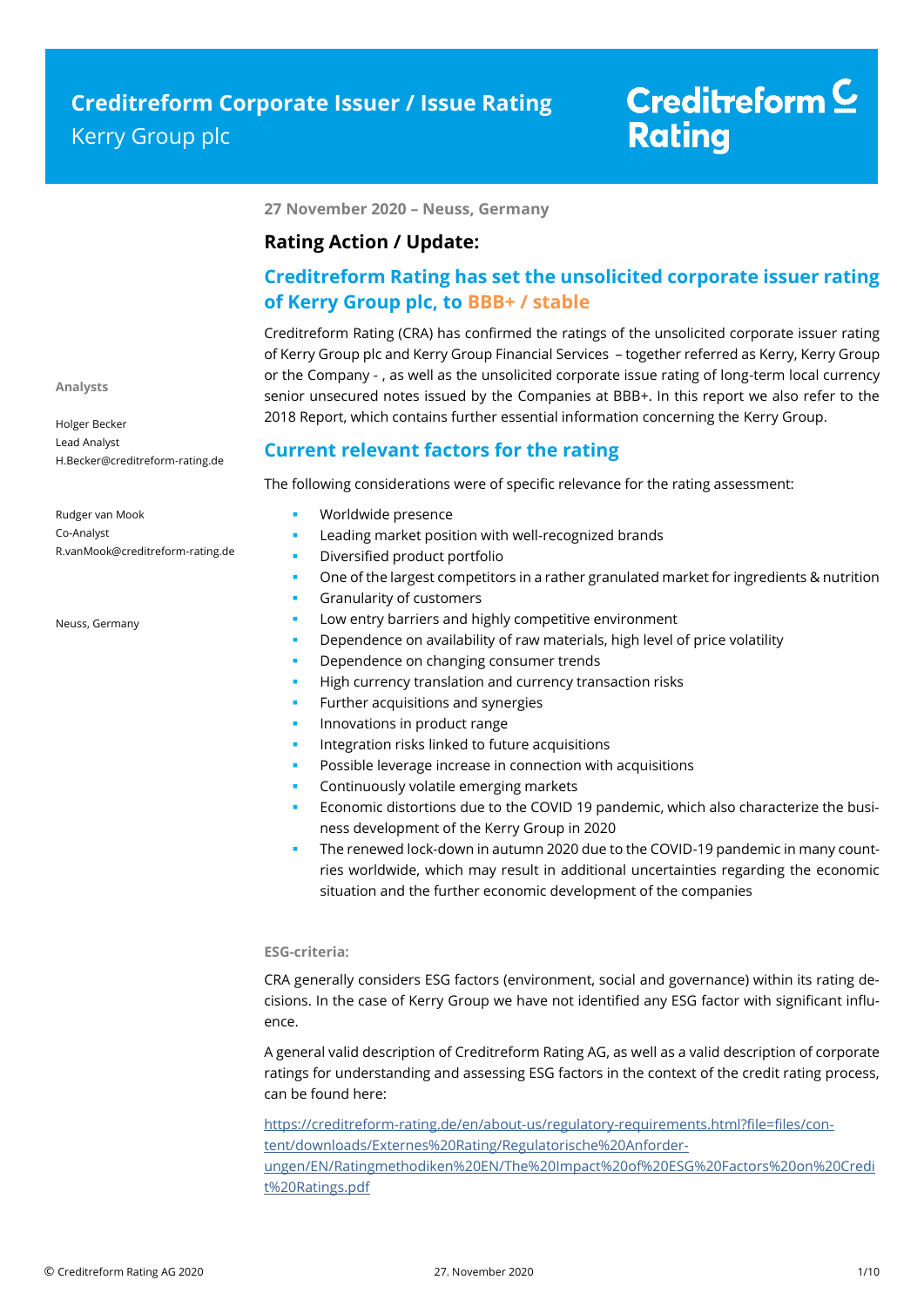## **Rating result**

Kerry Group produces and supplies ingredients and flavors for the global food, beverage and pharmaceutical industries as well as added-value branded and customer branded foods in particular chilled foods to the UK, Ireland and selective international markets. The Group was established in 1972 and has since grown organically and through strategic acquisitions. The Group operates in 32 countries, has 151 manufacturing locations worldwide and sales in more than 150 countries and employs approx. 26,000 people.

The current rating attests a highly satisfactory level of creditworthiness to Kerry Group, which representing a low to medium default risk in comparison with the sector and the overall economy.

Kerry Group Financial Services is a public unlimited company, incorporated on 29 December 1995 in the Republic of Ireland. The company is registered under the company number 242662. The Issuer´s principal activity is the provision of treasury services to the Group. The Issuer is indirectly wholly owned and controlled by the Kerry Group plc. Its financial statements are fully consolidated in the financial statements of the Group. For this reason, we set the rating of Kerry Group Financial Services public unlimited company equal to the corporate rating of Kerry Group, e.g. BBB+ with stable outlook.

Despite the fragile consumption trends worldwide, the general uncertain and volatile environment in the developing markets as well as uncertainties related to the impending "Brexit", the Company looks set to continue its stable business development. Relevant rating factors include the dominant market position of the Company in the global ingredients and flavors market, its strong business model as well as its highly diversified product range and global presence. Additionally, the forward-looking strategy and the innovative capacity of the company, as well as its solid financial base have a positive impact on our rating assessment.

Risk factors include the fierce competition and the significant innovation pressure against the background of dynamic customer preferences which require large investments and intensive R&D. We have furthermore identified a high reputational risk for the hypothetical event that the Company should fail to comply with safety measures. The current business development could be impaired by an economic slowdown in mature and / or emerging markets as well as by significant political risks that are not negligible.

Uncertainties result in particular from the dependency on economic cycles, the risks related to the COVID 19 pandemic for the whole of 2020, which cannot be accurately assessed, and a high level of competitive pressure, resulting in increased risks for the operative business of Kerry. Otherwise, the Company´s favorable fundamental factors, a high diversification and the leading market position are convincing and support the rating. Although the nine-month figures for 2020 show sales below the corresponding period of the previous year due to the COVID 19 pandemic, as well as a result below the corresponding period of the previous year, the Kerry Group´s figures for the third quarter of 2020 show an economic recovery as compared to the second quarter of the year. However, the renewed lock-down in autumn 2020 due to the COVID 19 pandemic in many countries around the world, which may lead to additional uncertainties regarding the economic situation and the further economic development of the companies, will also affect Kerry.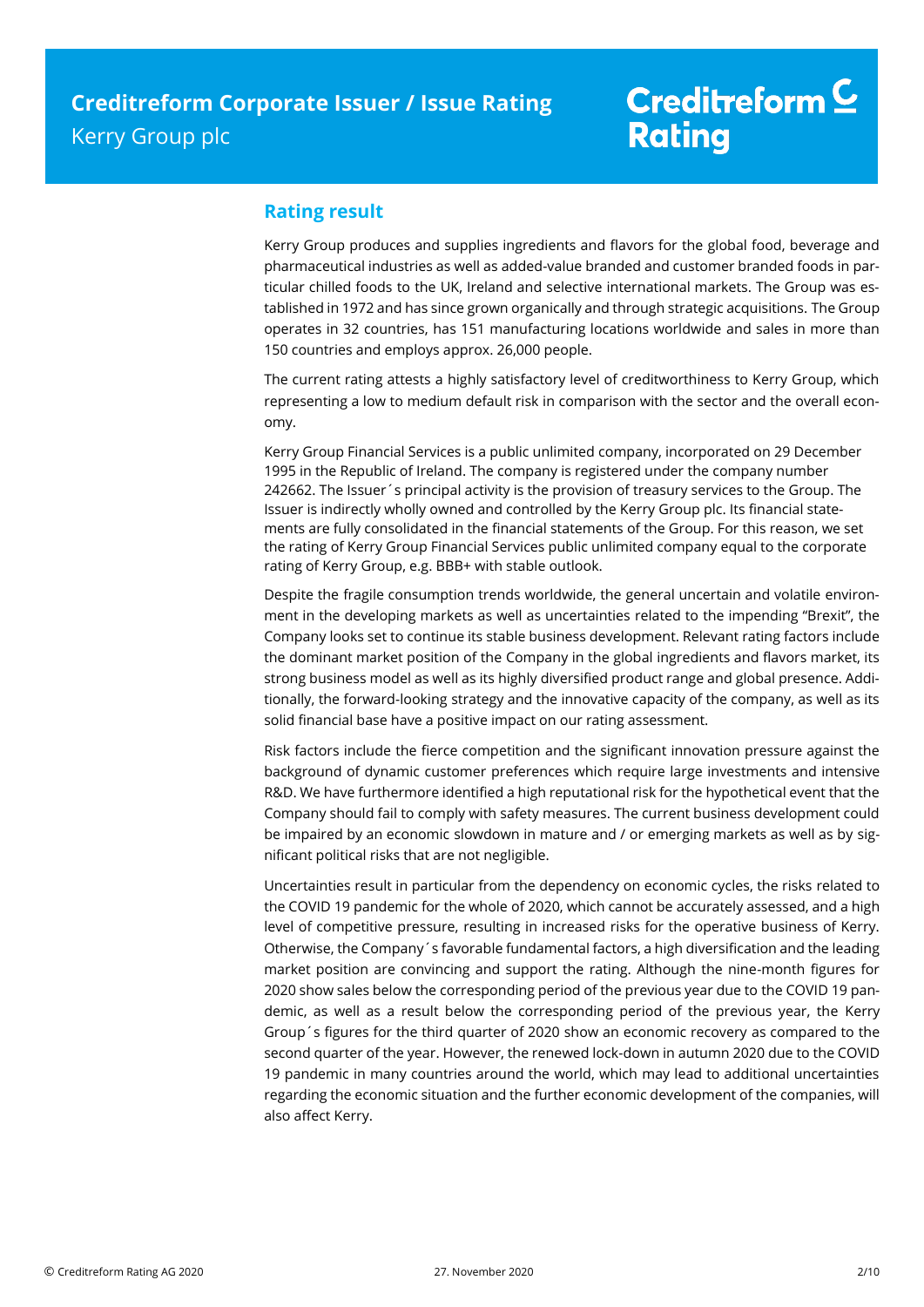### **Outlook**

The one-year outlook of the rating is stable. The operating performance of the consolidated group should not be diluted despite the upcoming Brexit, new acquisitions and currency volatility. It is subject to the assumption of an overall economic recovery in an economy which is currently mainly characterized by the negative economic consequences of the COVID 19 pandemic. However, Kerry should continue to assert itself well in the market and be able to overcome the economic weaknesses resulting from the dislocations of the COVID 19 pandemic in view of the diversified structures. However, since the food industry is less susceptible to the expected negative economic effects compared to other industries, the outlook is also confirmed as stable.

#### Please note:

The scenarios are based on information available at the time of the rating. Within the forecast horizon, circumstances may occur that could lead to a change of the rating out of the indicated range.

#### **Best-case scenario: A-**

In our best-case scenario for one year, we assume a rating of A- provided the expansion in the APMEA region, which resumed in the third quarter of 2020, consolidates without breaking the stable balance sheet ratios. Acquisitions do not incur unexpectedly high integration costs.

#### **Worst-case scenario: BBB**

In our worst case scenario for one year, we assume a rating of BBB. In the event of a prolonged economic slump - particularly due to uncertainties arising from the COVID 19 pandemic - the business of Kerry Group would also be increasingly affected and lead to a noticeable decline in sales and earnings. The expected synergies from acquisitions take longer than expected to materialize, which is reflected in the Group´s operating performance. To a significant extent, the entire whole business is adversely affected by cautious consumer behavior and currency impact as a result of Brexit.

### **Business development and outlook**

During the financial year 2019 consolidated revenue increased on a reported basis by 9.6% to EUR 7.2 billion, of which 2.8% represents the business volume growth year-on-year. The Group completed 11 acquisitions during 2019, the most significant of which was Fleischmann's (FVC) business, Southeastern Mills (SEM) and Ariake U.S.A., at a net cost of EUR 561.7m. Business acquisitions contributed 4.7% to the Group´s revenue growth. The Group´s trading margin increased by 30bps to 12.5% while Group trading profit increased by 12.1% to EUR 903 million (2018: EUR 781.3m).

The two main business units of Kerry Group developed differently in 2019.

The Taste & Nutrition Division grew to EUR 5.9 billion (82% of total sales), reflecting volume growth of 4.0% and a 0.1% net pricing increase. Trading profit grew by 20bps to 15.3% (2018: 15.1%). The division achieved solid growth in all the main regions: Americas (2.7%), Europe (2,0%) and especially APMEA (10.3%).

The Consumer Foods Division decreased by 2.4% to EUR 1.31 billion (2018: 1,34bn) on a reported basis. The volume decreased by 2.2%, prices by 0.5%. Trading profit grew by 10bps to 7.6% (2018: 7.5%).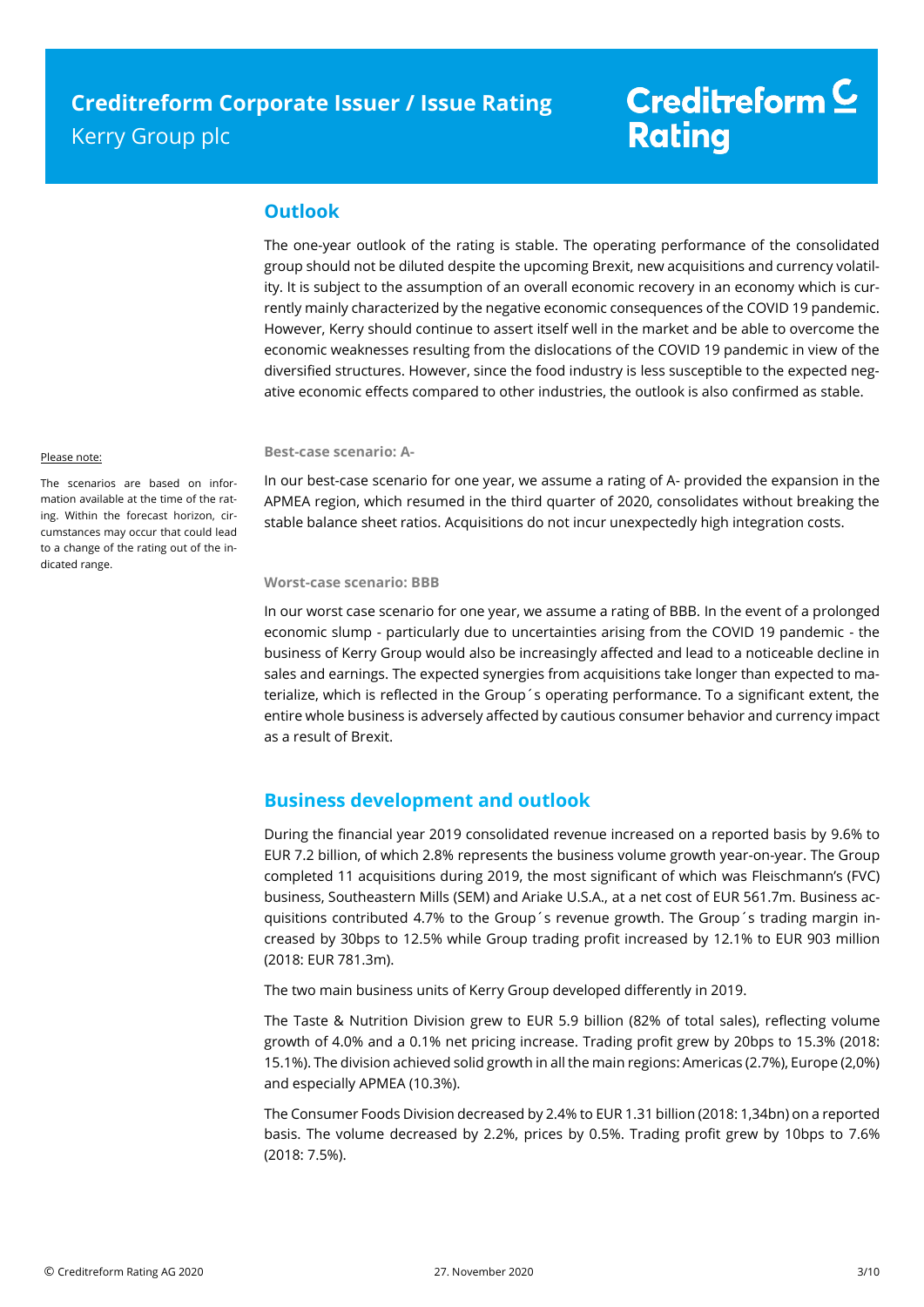The following table shows the business situation of Kerry in the 2019 fiscal year using selected key figures:

Table 1: Financials of Kerry Group I Source: Kerry Group plc annual report 2019, standardized by CRA

| <b>Kerry Group plc</b><br>Selected key figures of the financial statement analysis | <b>CRA standardized figures<sup>1</sup></b> |          |  |
|------------------------------------------------------------------------------------|---------------------------------------------|----------|--|
| <b>Basis: Annual accounts and report of 31.12. (IAS, Group)</b>                    | 2018                                        | 2019     |  |
| Sales (million EUR)                                                                | 6,607.60                                    | 7,241.30 |  |
| <b>EBITDA (million EUR)</b>                                                        | 875,40                                      | 985,00   |  |
| <b>EBIT (million EUR)</b>                                                          | 685.20                                      | 726.90   |  |
| EAT (million EUR)                                                                  | 540.50                                      | 566.50   |  |
| EAT after transfer (million EUR)                                                   | 540.50                                      | 566.50   |  |
| Total assets (million EUR)                                                         | 7,123.15                                    | 8,172.60 |  |
| Equity ratio (%)                                                                   | 44.33                                       | 43.68    |  |
| Capital lock-up period (days)                                                      | 71.03                                       | 69.40    |  |
| Short-term capital lock-up (%)                                                     | 5.04                                        | 8.24     |  |
| Net total debt / EBITDA adj. (factor)                                              | 3.79                                        | 3.70     |  |
| Ratio of interest expenses to total debt (%)                                       | 1.70                                        | 1.78     |  |
| Return on Investment (%)                                                           | 8.53                                        | 7.93     |  |

Since the beginning of the year, the Group's performance has been negatively impacted by the economic turmoil of the COVID-19 pandemic, especially in the food service sector. Nevertheless, Kerry's business model has proven to be resilient.

In the current fiscal year 2020, revenues, sales volumes and margins improved again in the third quarter compared to the second quarter, with volumes almost back at the level of the previous year. Notwithstanding, Group sales were down 4.7% (Q3 2020: -2.1%) year-on-year, with Taste & Nutrition at -4.4% and Consumer Foods -6.1%. Sales prices could be increased again by 0.3%. The Group's trading margin was 130 basis points (Q3: -70bpn) below the previous year's level, of which Taste & Nutrition was at -140bps and Consumer Foods +10bps.

The Taste & Nutrition division is now showing a steady recovery in the food service sector and an improvement of its economic situation in the retail sector. Consumer Foods also shows a recovery in the third quarter of 2020.

Overall, the profit forecasts for the full year 2020 communicated in 2019 have been resumed at a restrained level without, however, providing any concrete figures.

During the third quarter Kerry reached an agreement to acquire Bio-K Plus International probiotics in Canada and Jining Nature Group, a leading savoury taste business in China.

Kerry also launched the 2030 sustainability strategy "Beyond the Horizon". This details Kerry's sustainability targets and will be central to Kerry's growth strategy.

At the end of September, net debt was EUR 1.8 billion. The Group's consolidated balance sheet remains strong which will facilitate the continued organic and acquisitive growth of the Group.

 $\overline{a}$ 

<sup>1</sup> For analytical purposes, CRA adjusted the original values in the financial statements in the context of its financial ratio analysis. For example, when calculating the analytical equity ratio, deferred tax assets, goodwill (entirely or partly), and internally-generated intangible assets are subtracted from the original equity, whilst deferred tax liabilities are added. Net total debt takes all balance sheet liabilities into account. Therefore, the key financial figures shown often deviate from the original values of the company.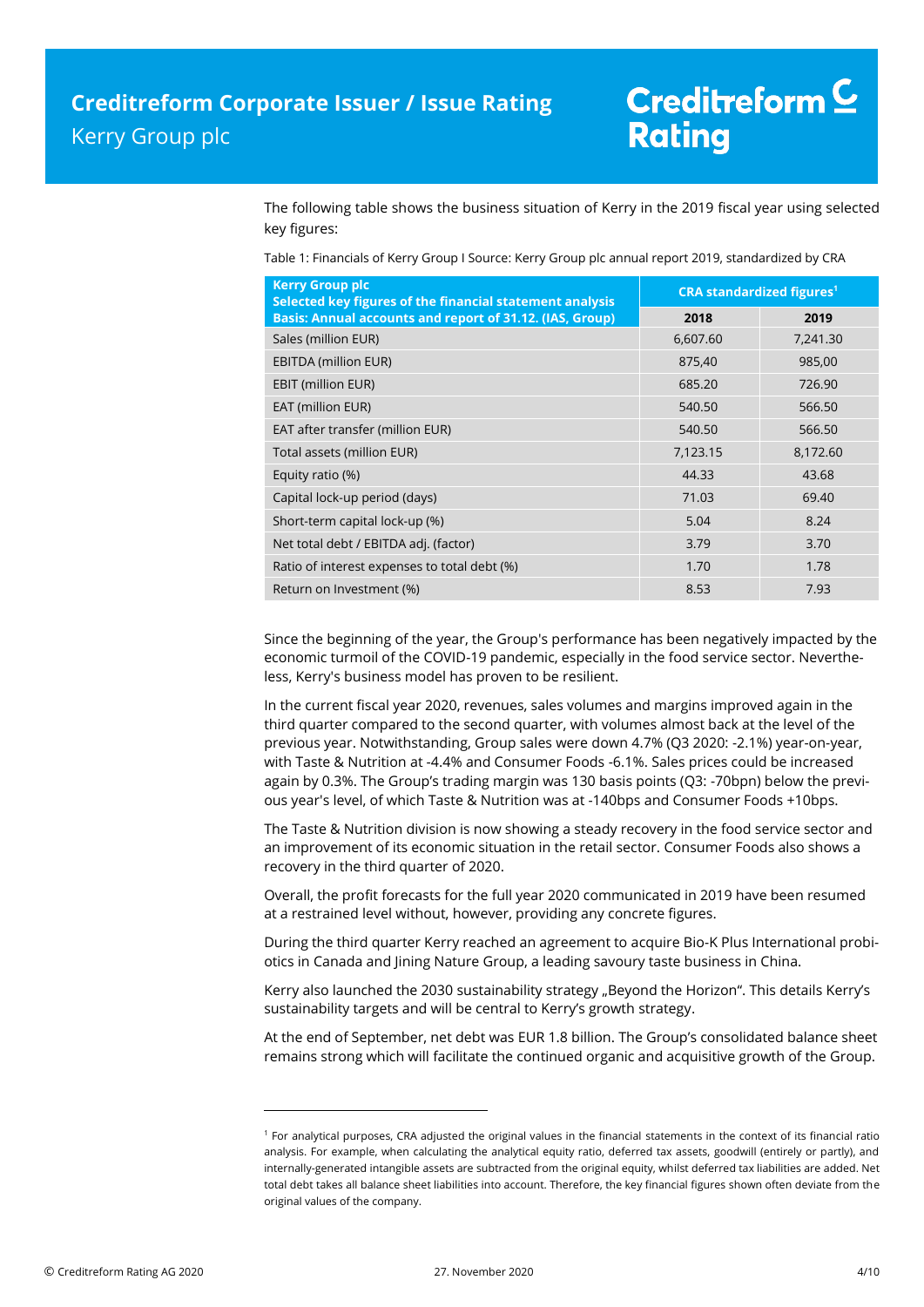# Creditreform<sup>C</sup> **Rating**

### **Issue rating**

#### **Further issuer ratings**

Kerry Group Financial Services ("the Issuer") is a public unlimited company, incorporated on 29 December 1995 in the Republic of Ireland. The company is registered under company number 242662. The Issuer´s principal activity is the provision of treasury services to the Group. The Issuer is indirectly wholly owned and controlled by the Kerry Group plc. Its financial statements are fully consolidated in the financial statements of the Group. For this reason, we set the rating of Kerry Group Financial Services public unlimited company equal to the corporate rating of the Kerry Group, e.g. BBB+ with stable outlook.

#### **Issue rating**

The rating objects of this issue rating are exclusively the long-term guaranteed notes due 2029 issued by Kerry Group Financial Services, which are included in the list of ECB-eligible marketable assets. The ECB list of eligible marketable assets can be found on the website of the ECB. Following the prospectus as of 18 September 2019 the issue is unconditionally and irrevocably guaranteed by the Kerry Group plc (the "Guarantor"). Furthermore, regarding the Issuer and the Guarantor, the Notes benefit from a negative pledge provision and a cross default mechanisms.

Table 2: Overview of Kerry Group debt issuance programme I Source: Kerry Group, prospectus dated 18 September 2019

| <b>Issue Details</b>      |                                                         |             |                                   |  |  |
|---------------------------|---------------------------------------------------------|-------------|-----------------------------------|--|--|
| Volume                    | EUR 750,000,000                                         | Maturity    | Depending on re-<br>spective bond |  |  |
| Issuer                    | Kerry Group Financial Services<br>puc                   | Coupon      | Depending on re-<br>spective bond |  |  |
| Arrangers                 | BofA Merryl Lynch, HSBC, Nat-<br>West Markets, Rabobank | Currency    | Depending on re-<br>spective bond |  |  |
| <b>Credit Enhancement</b> | Guaranteed by Kerry Group plc                           | <b>ISIN</b> | Depending on re-<br>spective bond |  |  |

#### **Overview**

Table 3: Summary of CRA Ratings I Source: CRA

| <b>Rating Objects</b>                            | <b>Detail Information</b> |               |  |
|--------------------------------------------------|---------------------------|---------------|--|
|                                                  | Date                      | <b>Rating</b> |  |
| Kerry Group plc (Issuer)                         | 27.11.2020                | BBB+/stable   |  |
| Kerry Group Financial Services (Issuer)          | 27.11.2020                | BBB+ / stable |  |
| Long-term local currency senior unsecured issues | 27.11.2020                | BBB+/stable   |  |
| Other                                            | --                        | n.r.          |  |

We assign a rating of BBB+ to the EUR debt securities, issued by Kerry Group Financial Services. The decision is mainly based on the corporate rating of the Kerry Group, taking into account the specific credit enhancement of the issue, namely the irrevocable and unconditional guarantee of Kerry Group plc for this issue. All future LT LC senior unsecured notes that will be issued or guaranteed by Kerry Group plc, denominated in euro, will, until further notice, receive the same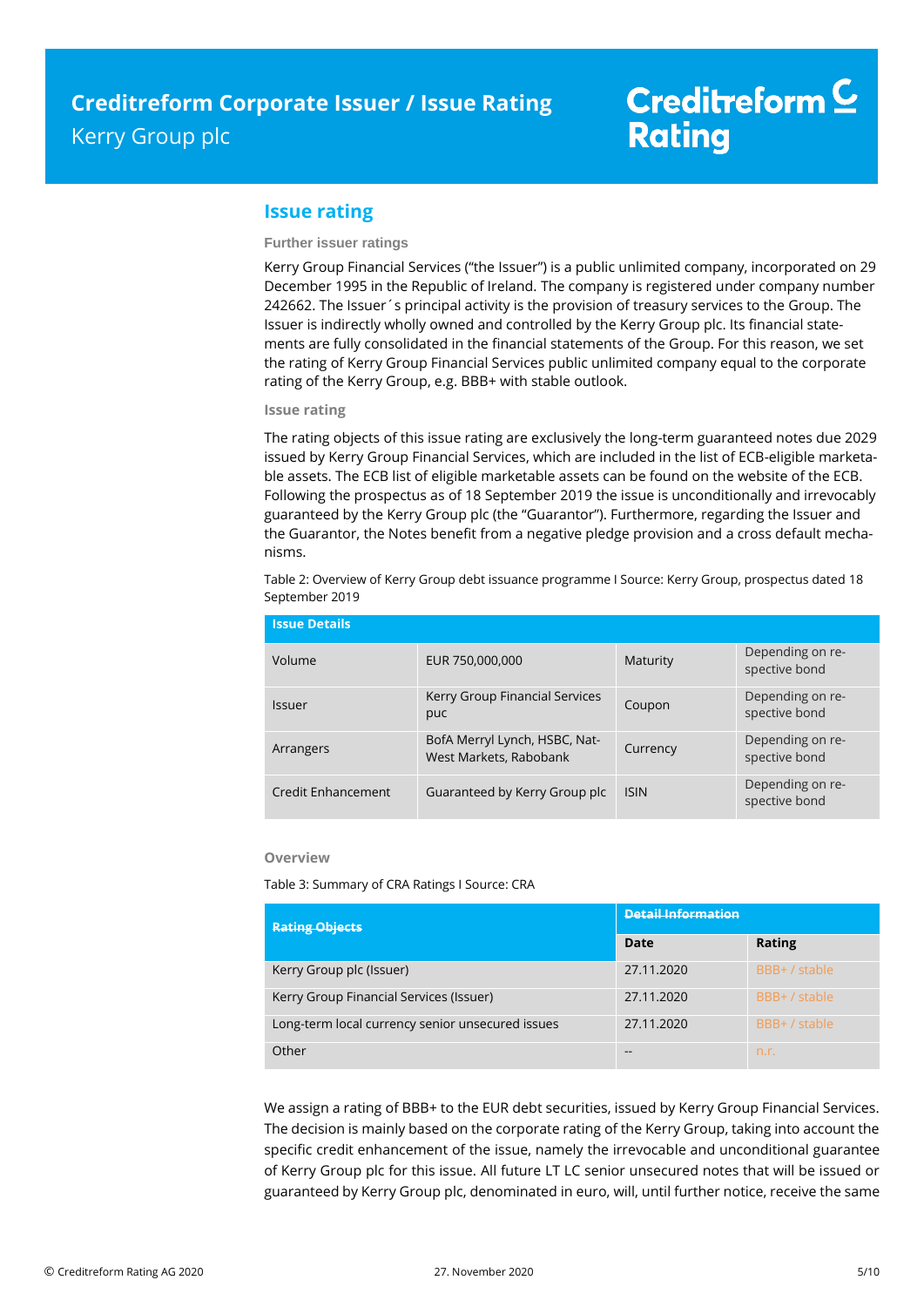ratings as the current rating of LT LC senior unsecured notes. Other types of debt instruments or issues denominated in other currencies have not been rated by CRA. For a list of all currently valid ratings and additional information, please consult the website of Creditreform Rating AG. For the time being, other emission classes or programmes (such as the Commercial Paper Programme) and issues that do not denominate in euro will not be assessed.

## **Appendix**

**Rating history**

The rating history is available under:

<https://www.creditreform-rating.de/en/ratings/published-ratings.html>

Table 2: Corporate Issuer Rating of Kerry Group plc I Source: CRA

| <b>، Event</b> | <b>Rating date</b> | <b>Publication date</b> | Monitoring period        | <b>Result</b> |
|----------------|--------------------|-------------------------|--------------------------|---------------|
| Initial Rating | 15.08.2018         | 21.08.2018              | Withdrawal of the rating | BBB+ / stable |

Table 3 Corporate Issuer Rating of Kerry Group Financial Services I Source: CRA

| l Event        | <b>Rating date</b> | <b>Publication date</b> | <b>Monitoring period</b> | Result        |
|----------------|--------------------|-------------------------|--------------------------|---------------|
| Initial rating | 15.08.2018         | 21.08.2018              | Withdrawal of the rating | BBB+ / stable |

Table 4: LT LC senior unsecured issues issued by Kerry Group Financial Services I Source: CRA

| Event          | <b>Rating date</b> | <b>Publication date</b> | <b>Monitoring period</b> | Result        |
|----------------|--------------------|-------------------------|--------------------------|---------------|
| Initial rating | 15.08.2018         | 21.08.2018              | Withdrawal of the rating | BBB+ / stable |

**Regulatory requirements**

 $\overline{a}$ 

The rating<sup>2</sup> was not endorsed by Creditreform Rating AG (Article 4 (3) of the CRA-Regulation).

The present rating is an unsolicited rating in the regulatory sense. The analysis was carried out on a voluntary basis by Creditreform Rating AG, which was not commissioned by the Issuer or any other third party to prepare the present rating.

The rating is based on the analysis of published information and on internal evaluation methods for the assessment of companies and issues. The rating object was informed of the intention of creating or updating an unsolicited rating before the rating was determined.

The rating object participated in the creation of the rating as follows:

| With Rated Entity or Related Third Party Participation | No. |
|--------------------------------------------------------|-----|
| With access to Internal Documents                      | No. |
| With Access to Management                              | No  |

<sup>&</sup>lt;sup>2</sup> In these regulatory requirements the term "rating" is used in relation to all ratings issued by Creditreform Rating AG in connection to this report. This may concern several companies and their various issues.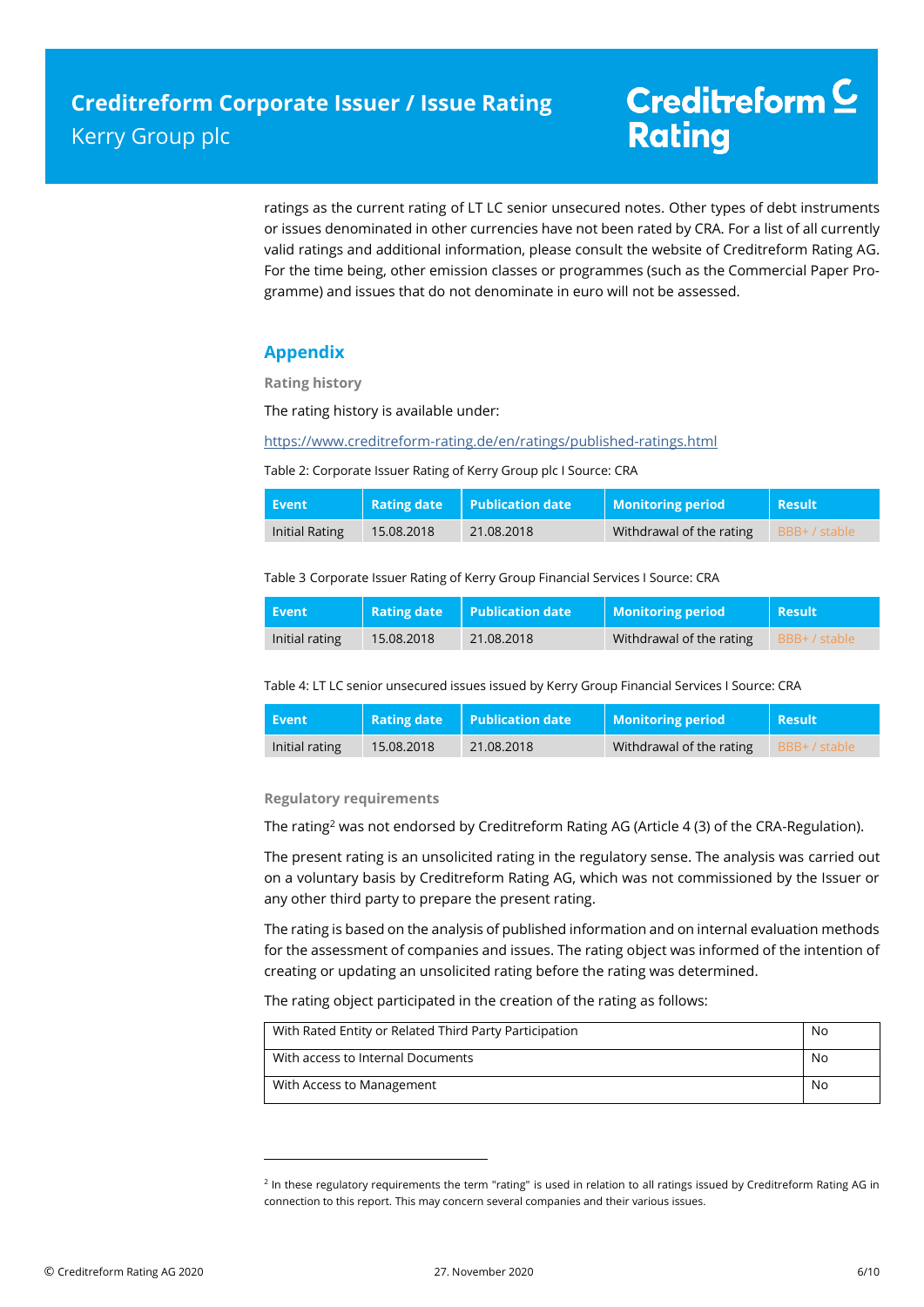The rating was conducted based on the following information.

|        | <b>List of documents</b>                                                                                                               |
|--------|----------------------------------------------------------------------------------------------------------------------------------------|
|        | <b>Accounting and controlling</b>                                                                                                      |
| ٠<br>٠ | Annual Reports 2018 and 2019 of Kerry Group plc<br>Quarterly figures January to September 2020<br>Press release of the Q3-figures 2020 |
|        | <b>Finance</b>                                                                                                                         |
|        | Presentation Q3-figures 2020<br>Prospectus of the debt issuance programme of EUR 750 million                                           |
|        | <b>Additional documents</b>                                                                                                            |
|        | Websites of Kerry Group                                                                                                                |

A management meeting did not take place within the framework of the rating process.

The documents and information gathered were sufficient to meet the requirements of Creditreform Rating AG's rating methodologies.

The rating was conducted based on the following rating methodologies and the basic document.

| <b>Rating methodology</b>                | <b>Version</b><br>number | <b>Date</b>  | Website                                                                                                                                                                                                                                                                           |
|------------------------------------------|--------------------------|--------------|-----------------------------------------------------------------------------------------------------------------------------------------------------------------------------------------------------------------------------------------------------------------------------------|
| <b>Corporate Ratings</b>                 | 2.3                      | 29.05.2019   | https://creditreform-rating.de/en/about-<br>us/regulatory-require-<br>ments.html?file=files/content/downloads/Ex-<br>ternes%20Rating/Regulatorische%20Anforder-<br>ungen/EN/Ratingmethodiken%20EN/Rating%2<br>0Methodology%20Corporate%20Ratings.pdf                              |
| Non-financial<br>Corporate Issue Ratings | 1.0                      | October 2016 | https://creditreform-rating.de/en/about-<br>us/regulatory-require-<br>ments.html?file=files/content/downloads/Ex-<br>ternes%20Rating/Regulatorische%20Anforder-<br>ungen/EN/Ratingmethodiken%20EN/Rating%2<br>0Methodology%20Non-Financial%20Corpo-<br>rate%20Issue%20Ratings.pdf |
| Rating<br>Criteria<br>and<br>Definitions | 1.3                      | January 2018 | https://creditreform-rating.de/en/about-<br>us/regulatory-require-<br>ments.html?file=files/content/downloads/Ex-<br>ternes%20Rating/Regulatorische%20Anforder-<br>ungen/EN/Ratingmethodiken%20EN/CRAG%2<br>0Rating%20Criteria%20and%20Definitions.pdf                            |

The documents contain a description of the rating categories and a definition of default.

The rating was carried out by the following analysts:

| <b>Name</b>     | <b>Function</b> | Mail-Address                     |
|-----------------|-----------------|----------------------------------|
| Holger Becker   | Lead analyst    | H.Becker@creditreform-rating.de  |
| Rudger van Mook | Analyst         | R.vanMook@creditreform-rating.de |

The rating was approved by the following person (person approving credit ratings, PAC):

| Name         | <b>Function</b> | Mail-Address                    |
|--------------|-----------------|---------------------------------|
| Artur Kapica | <b>PAC</b>      | A.Kapica@creditreform-rating.de |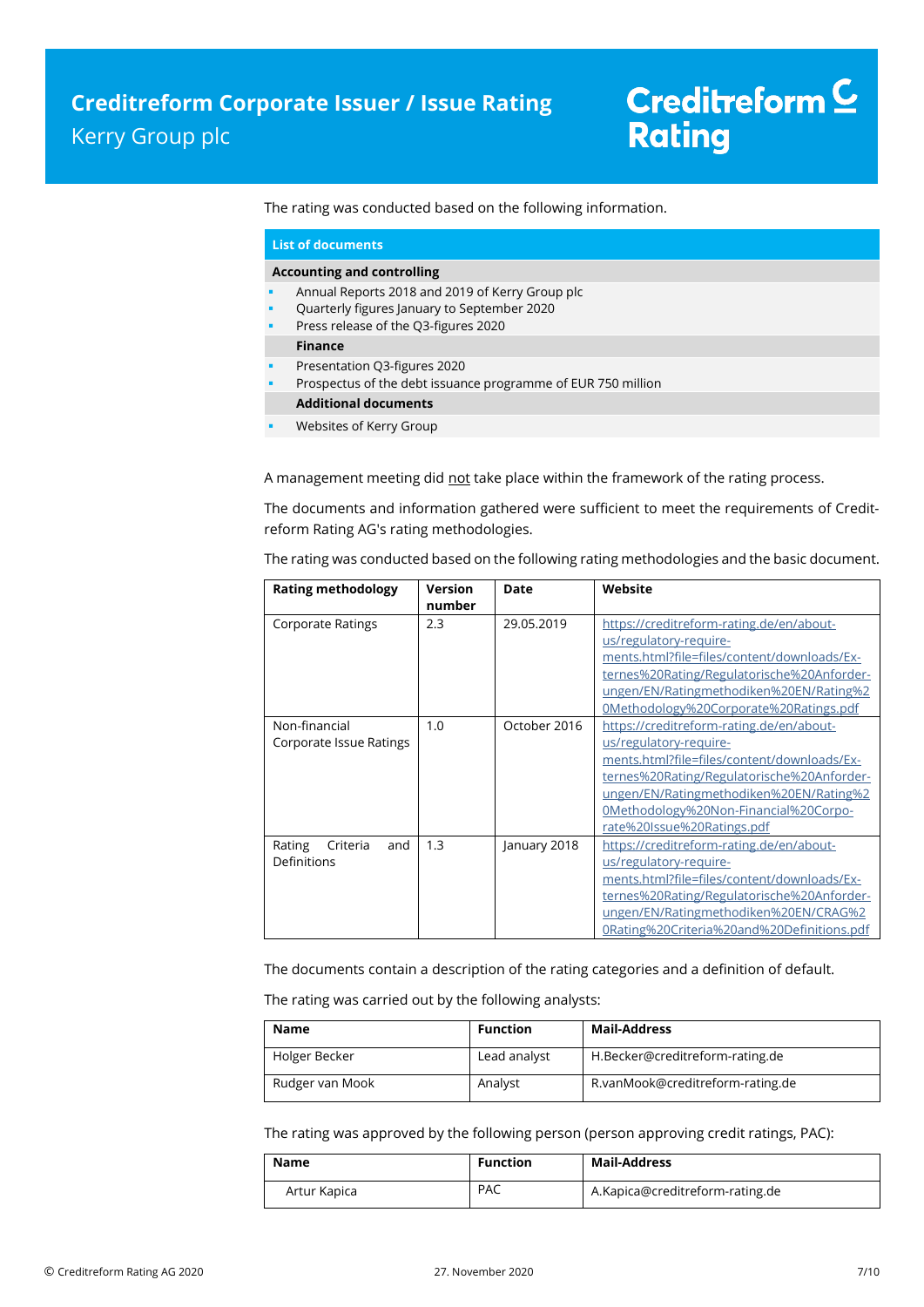On 27 November 2020, the analysts presented the rating to the rating committee and the rating was determined. The rating result was communicated to the company on 27 November 2020. There has not been a subsequent change to the rating.

The rating will be monitored until withdrawn by Creditreform Rating AG. The rating can be adjusted as part of the monitoring, if crucial assessment parameters change.

In 2011, Creditreform Rating AG was registered within the European Union according to EU Regulation 1060/2009 (CRA-Regulation). Based on this registration, Creditreform Rating AG is allowed to issue credit ratings within the EU and is bound to comply with the provisions of the CRA-Regulation.

### **ESG-factors**

You can find out whether ESG factors were relevant to the rating in the upper section of this rating report "Relevant rating factors".

A general valid description for Creditreform Rating AG, as well as a valid description of corporate ratings for understanding and assessing ESG factors in the context of the credit rating process, can be found here:

https://creditreform-rating.de/en/about-us/regulatory-requirements.html?file=files/content/downloads/Externes%20Rating/Regulatorische%20Anforderungen/EN/Ratingmethodiken%20EN/The%20Impact%20of%20ESG%20Factors%20on%20Credi t%20Ratings.pdf

### **Conflict of interests**

No conflicts of interest were identified during the rating process that might influence the analyses and judgements of the rating analysts involved or any other natural person whose services are placed at the disposal or under the control of Creditreform Rating AG and who are directly involved in credit rating activities or in approving credit ratings and rating outlooks.

In the event of providing ancillary services to the rated entity, Creditreform Rating AG will disclose all ancillary services in the credit rating report.

#### **Rules on the presentation of credit ratings and rating outlooks**

The approval of credit ratings and rating outlooks follows our internal policies and procedures. In line with our "Rating Committee Policy", all credit ratings and rating outlooks are approved by a rating committee based on the principle of unanimity.

To prepare this credit rating, Creditreform Rating AG has used following substantially material sources:

#### Corporate issuer rating:

- 1. Annual report
- 2. Website
- 3. Internet research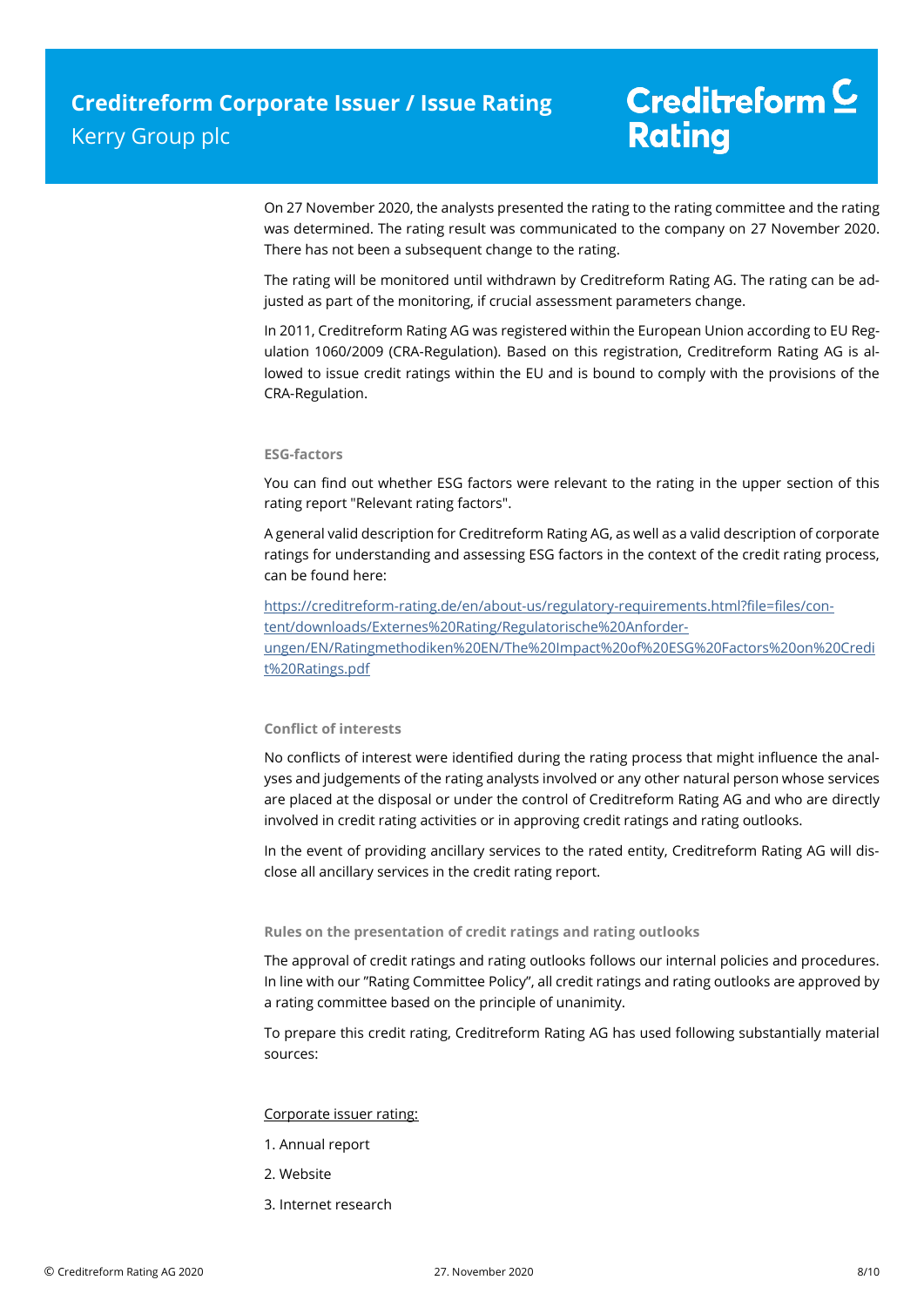#### Corporate issue rating:

- 1. Corporate issuer rating incl. information used for the corporate issuer rating
- 2. Documents on issues / instruments

There are no other attributes and limitations of the credit rating or rating outlook other than those displayed on the Creditreform Rating AG website. Furthermore, Creditreform Rating AG considers as satisfactory the quality and extent of information available on the rated entity. With respect to the rated entity, Creditreform Rating AG regarded available historical data as sufficient.

Between the time of disclosure of the credit rating to the rated entity and the public disclosure, no amendments were made to the credit rating.

The Basic Data Information Card indicates the principal methodology or version of methodology that was used in determining the rating, with a reference to its comprehensive description.

In cases where the credit rating is based on more than one methodology or where reference only to the principal methodology might cause investors to overlook other important aspects of the credit rating, including any significant adjustments and deviations, Creditreform Rating AG explains this fact in the credit rating report and indicates how the different methodologies or other aspects are taken into account in the credit rating. This information is integrated in the credit rating report.

The meaning of each rating category, the definition of default or recovery and any appropriate risk warning, including a sensitivity analysis of the relevant key rating assumptions such as mathematical or correlation assumptions, accompanied by worst-case scenario credit ratings and best-case scenario credit ratings are explained.

The date at which the credit rating was initially released for distribution and the date when it was last updated, including any rating outlooks, is indicated clearly and prominently in the Basic Data Information Card as a "rating action"; initial release is indicated as "initial rating", other updates are indicated as an "update", "upgrade" or "downgrade", "not rated", "confirmed", "selective default" or "default".

In the case of a rating outlook, the time horizon is provided during which a change in the credit rating is expected. This information is available within the Basic Data Information Card.

In accordance with Article 11 (2) EU-Regulation (EC) No 1060/2009, a registered or certified credit rating agency shall make available, in a central repository established by ESMA, information on its historical performance data including the rating transition frequency and information about credit ratings issued in the past and on their changes. Requested data are available at the ESMA website: https://cerep.esma.europa.eu/cerep-web/statistics/defaults.xhtml

An explanatory statement of the meaning of Creditreform Rating AG's default rates are available in the credit rating methodologies disclosed on the website.